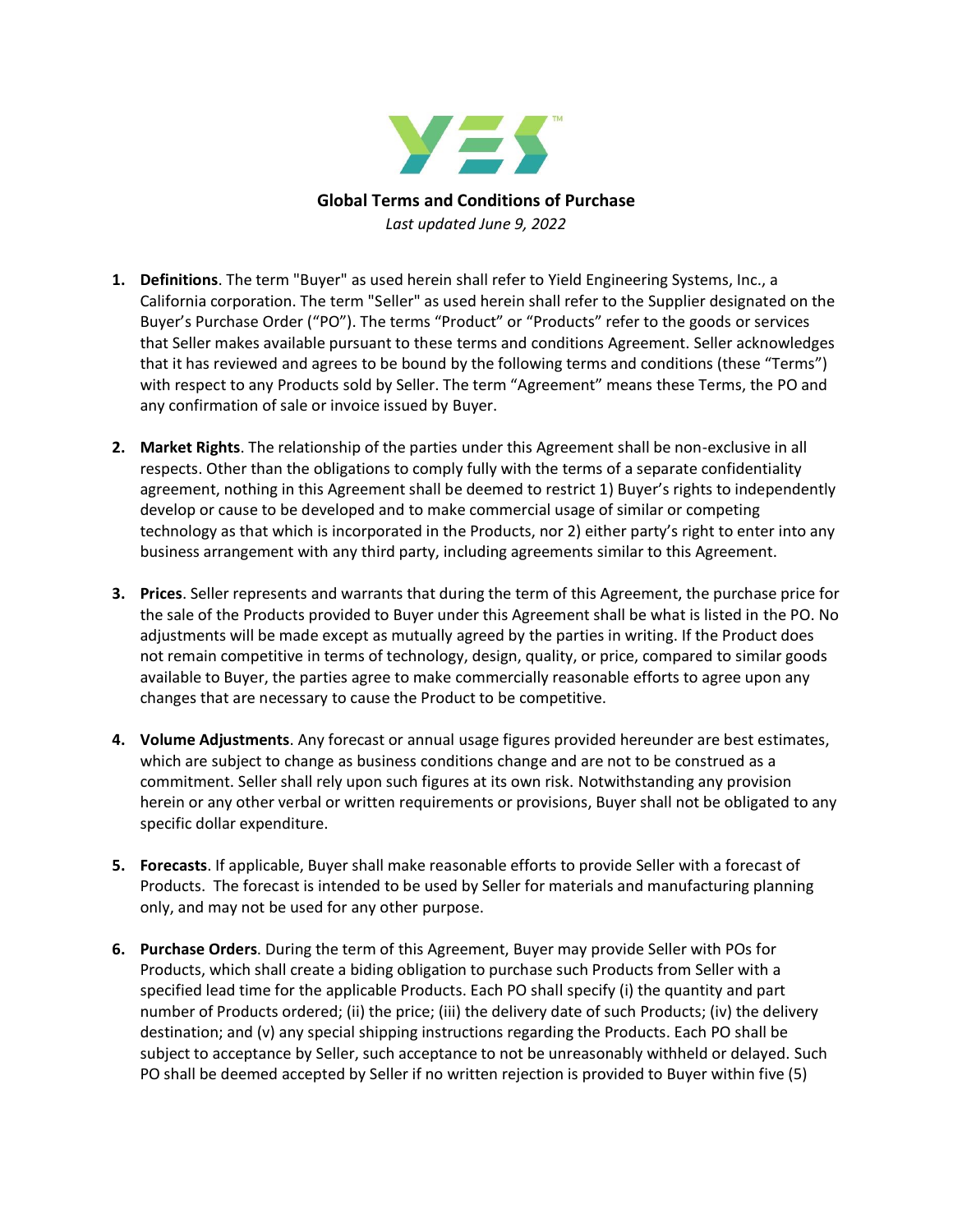days of receipt of such PO. In the event of a conflict between the PO and these Terms, these Terms shall control.

- **7. Delivery**. Seller shall ensure prompt delivery of Products purchased under this Agreement and in the method specified in the PO, with a goal of 100% on time delivery. Products shall be deemed to have been delivered "on time" if they have been delivered within three (3) days before the delivery date and zero (0) days after the delivery date. Any delivery that does not arrive at the specified location, does not contain the quantity of Products specified, or does not contain the correct part number, shall be considered late. Seller shall notify Buyer in writing if it becomes aware that any Product delivery will be late. Any changes to the delivery date must be agreed to in writing and reflected on a change order.
- **8. Time is of the Essence.** Notwithstanding anything else in this Agreement, TIME IS OF THE ESSENCE, and failure to meet the delivery date(s) specified in the PO will be considered a material breach of contract and will allow Buyer to terminate this Agreement. No failure or failures by Buyer to terminate due to Seller's failure to meet a delivery date in any PO will establish a course of performance or course of dealing between the parties.
- **9. Late Deliveries**. Any Products delivered after the delivery date specified in the applicable PO will result in a price reduction of 0.2% for each calendar day late, not to exceed a total of 10% unless otherwise specified in the PO. Late Products must be shipped by Seller via expedited freight to Buyer's site as instructed by Buyer and at the sole cost and expense of Seller. Partial orders are considered late and will be deemed completed only when all Products have been delivered. Where late shipment is caused solely by delay by Buyer, late charges against Seller shall not apply.
- **10. Acceptance**. Buyer shall accept or reject each shipment within two (2) weeks of delivery. All products shall be deemed accepted by Buyer unless Buyer provides Seller with written notice of objection, specifying the reason that such shipment is non-confirming or otherwise does not meet the requirements set forth in this Agreement within two (2) weeks of delivery.
- **11. Postponement or Cancellation.** Buyer shall be subject to cancellation, expedite or change order fees for any changes made to an accepted order requested within ninety (90) U.S. working days of the scheduled shipment date. Cancellation charges will be calculated as shown below in the "Order Cancellation Charge" table. If Buyer requests a shipment delay, Seller may treat such postponement request as a request for cancellation and Buyer shall pay to Seller the applicable Order Cancellation Charge. Seller may offset the Order Cancellation Charges using previously made payments. Seller is entitled to an extension in Seller's time to perform, if Seller's ability to achieve Final Acceptance of an item of Equipment is delayed for any reasons due to Buyer, including without limitation, the condition, availability and/or facilitation of Buyer's Site.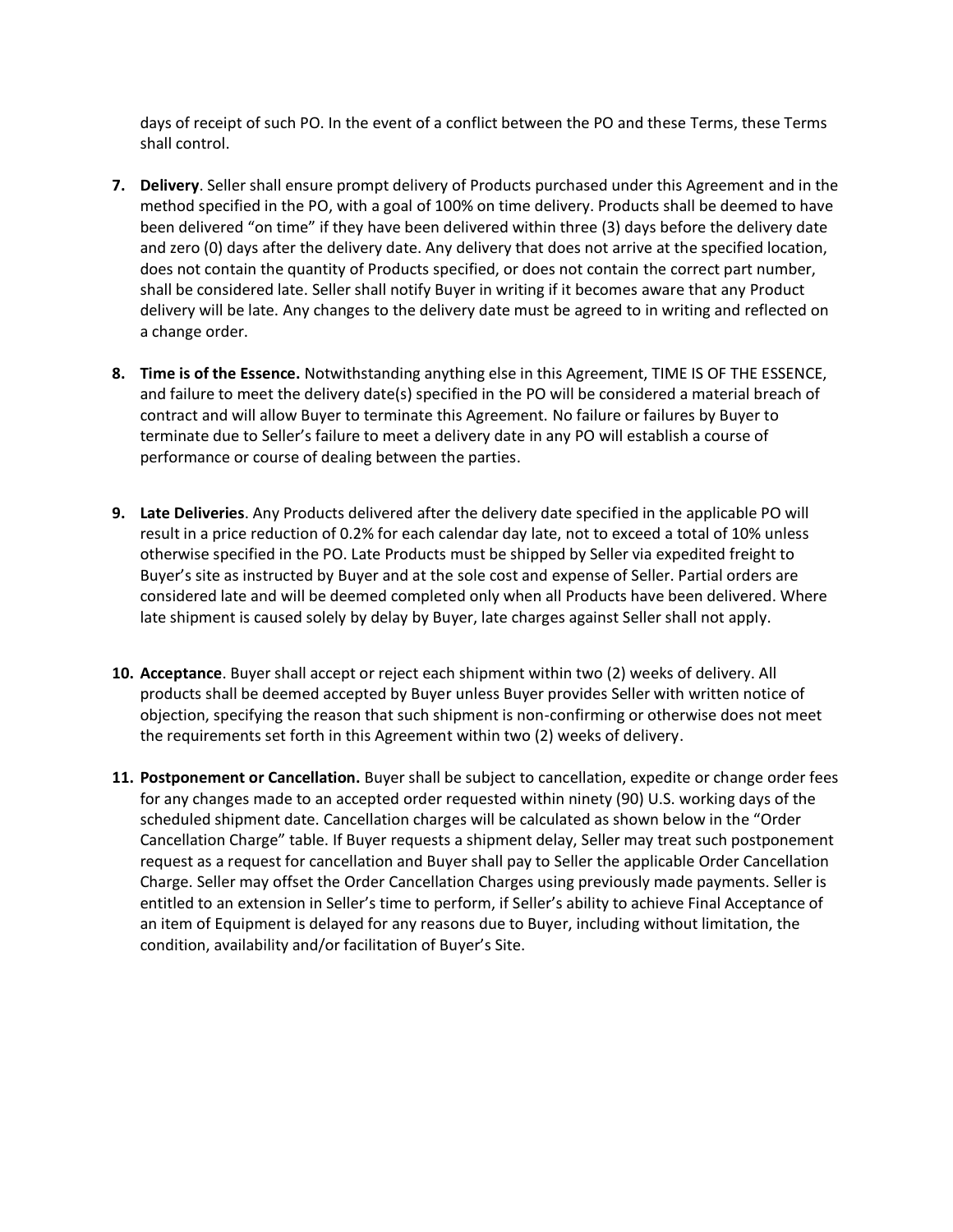## Order Cancellation Charge

| Cancellation<br>charge |
|------------------------|
| 35% of the Price       |
| 50% of the Price       |
| 70% of the Price       |
|                        |

- **12. Shipping**. Unless otherwise agreed in writing by the parties, Seller shall deliver the Products EXW (Incoterms® 2010) to the Delivery Location using Seller's standard methods for packaging such Products. Title and risk of loss passes to Buyer upon delivery of the Products to the delivery location specified in the applicable PO.
- **13. Discontinuance of Products**. In the event Seller chooses to discontinue the manufacturing of any of the Products, Seller shall provide Buyer with not less than two (2) years prior written notice of such manufacturing discontinuance, followed by an additional three (3) year period during which Product deliveries may be scheduled and supported.
- **14. Payment**. Seller will invoice Buyer for amounts due for the Products upon shipment. Buyer shall pay Seller within forty-five (45) days of Seller's invoice date. Any payment not paid when due, which is not the subject of a bona fide dispute between the parties in good faith, may accrue interest from the date due until the date paid at a rate of 1% per annum, or the maximum rate allowed under applicable law, whichever is less. All prices are exclusive of federal, state, or local sales, use, excise, or similar taxes applicable to the sale of Products sold pursuant to this Agreement.
- **15. Warranty**. For a period of three (3) years after the date of shipment of Products to Customer, (the "Warranty Period"), Seller warrants that each Product furnished under this Agreement shall (a) materially conform to the specifications for such Product; and, (b) be free from defects in design, material and workmanship that materially affect performance and functionality. This warranty will be valid only during the Warranty Period. Seller shall, at its option, repair or, replace the affected Product(s) or, if neither repair nor replacement is commercially reasonable, Seller shall refund the monies paid by Buyer for any defective Product for which Buyer invoked this warranty. The warranty period for repaired or replacement Products shall be three (3) years from the date of shipment of replacement Products. If Buyer incurs any other loss or damage because a Product is non-conforming or defective, then Seller shall pay (or reimburse Buyer) for such loss or damage. Seller must resolve Buyer's warranty claims within 30 calendar days, unless otherwise agreed by the parties.
- **16. Returns.** Any returns of Products during the Warranty Period must be approved in writing by Supplier prior to return of Products by Buyer. Seller shall provide Buyer with a Return Material Authorization (RMA) number within five (5) days of Seller's receipt of a written request by Buyer. Requests for RMAs must specify the Product, the Product serial number, and the reason for return. Products must be returned in the same or equivalent packaging as originally provided by Seller, with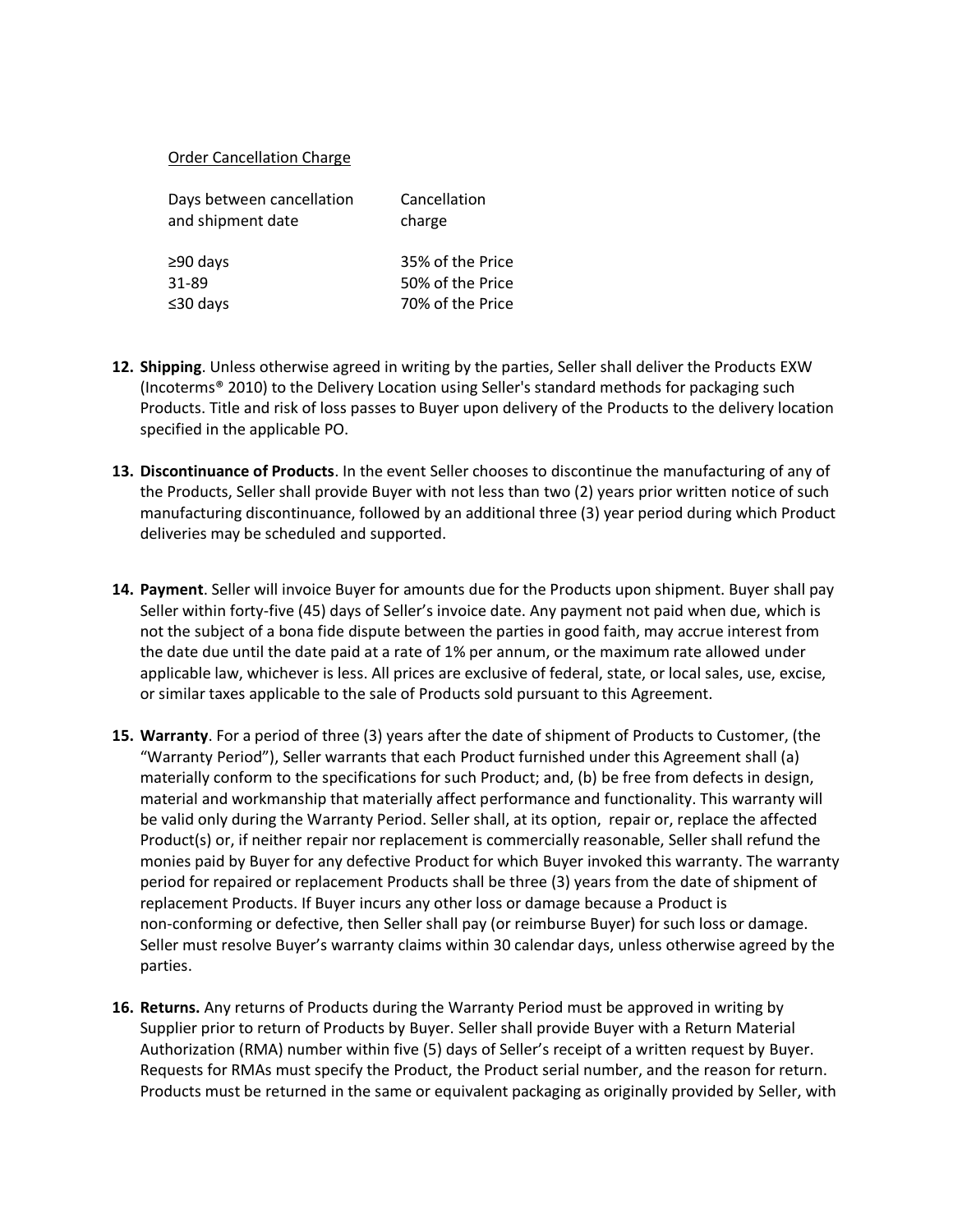the RMA number included on the shipping container. Supplier shall be responsible for any shipping costs associated with returning the Product, and shipping the repaired or replacement Product to Buyer.

- **17. Indemnification.** Seller will indemnify and hold Buyer harmless from any and all damages, liabilities, judgments, losses, costs and expenses (including attorneys' fees) suffered or incurred by Buyer in connection with any claim, demand, suit or other legal action brought by a third party against Buyer based upon the actual or alleged infringement or misappropriation of intellectual property rights by Buyer's use or distribution of the Products. The foregoing shall not apply to the following claims:
	- a. Those asserted against features of the Product attributable in whole or in part to Seller's inclusion of technology given by Buyer to Seller, or in compliance with Buyer's designs, specifications or instructions;
	- b. Those asserted against the Product attributable in whole or in part to the Product's modification by anyone other than Seller;
	- c. Those asserted against the Product based on a use that is not in accordance with documentation or instructions for use;'
	- d. Any claim that was made in response to a suit or proceeding first filed by Buyer;
	- e. Those asserting that Buyer willfully infringed; and
	- f. Those including an allegation that Seller or Products indirectly infringes, including by inducement or contributory infringement.
- **18. Termination**. In addition to any remedies that may be provided under these Terms, Buyer may terminate this Agreement with immediate effect upon written notice to Seller, if Seller: (i) has not performed or complied with any of these Terms, in whole or in part; or (ii) becomes insolvent, files a petition for bankruptcy or commences or has commenced against it proceedings relating to bankruptcy, receivership, reorganization or assignment for the benefit of creditors.
- **19. Entire Agreement; Assignment and Waiver.** This Agreement constitutes the entire agreement between Buyer and Seller in respect of the subject matter hereof and supersedes all prior agreements whether written or oral, with respect thereto. Seller shall neither assign any rights nor delegate any duties under this Agreement without the prior written consent of Buyer. No claim or right of Buyer arising out of a breach of this Agreement shall be discharged in whole or in part by waiver or renunciation of such claim or right unless such waiver or renunciation is made by Buyer in writing. No delay on the part of Buyer in exercising any right hereunder shall operate as a waiver or renunciation thereof, nor preclude any further exercise thereof or the exercise of any other such right.
- **20. Force Majeure**. Neither party shall not be liable or responsible to the other party, nor be deemed to have defaulted or breached this Agreement, for any failure or delay in fulfilling or performing any term of this Agreement when and to the extent such failure or delay is caused by or results from acts or circumstances beyond the reasonable control of such party including, without limitation, acts of God, flood, fire, earthquake, explosion, governmental actions, war, invasion or hostilities (whether war is declared or not), terrorist threats or acts, riot, or other civil unrest, national emergency, revolution, insurrection, epidemic, lockouts, strikes or other labor disputes (whether or not relating to either party's workforce), or restraints or delays affecting carriers or inability or delay in obtaining supplies of adequate or suitable materials, materials or telecommunication breakdown or power outage. Upon the occurrence of any such event, the time period for performance shall be extended by the duration of the event plus 45 days thereafter.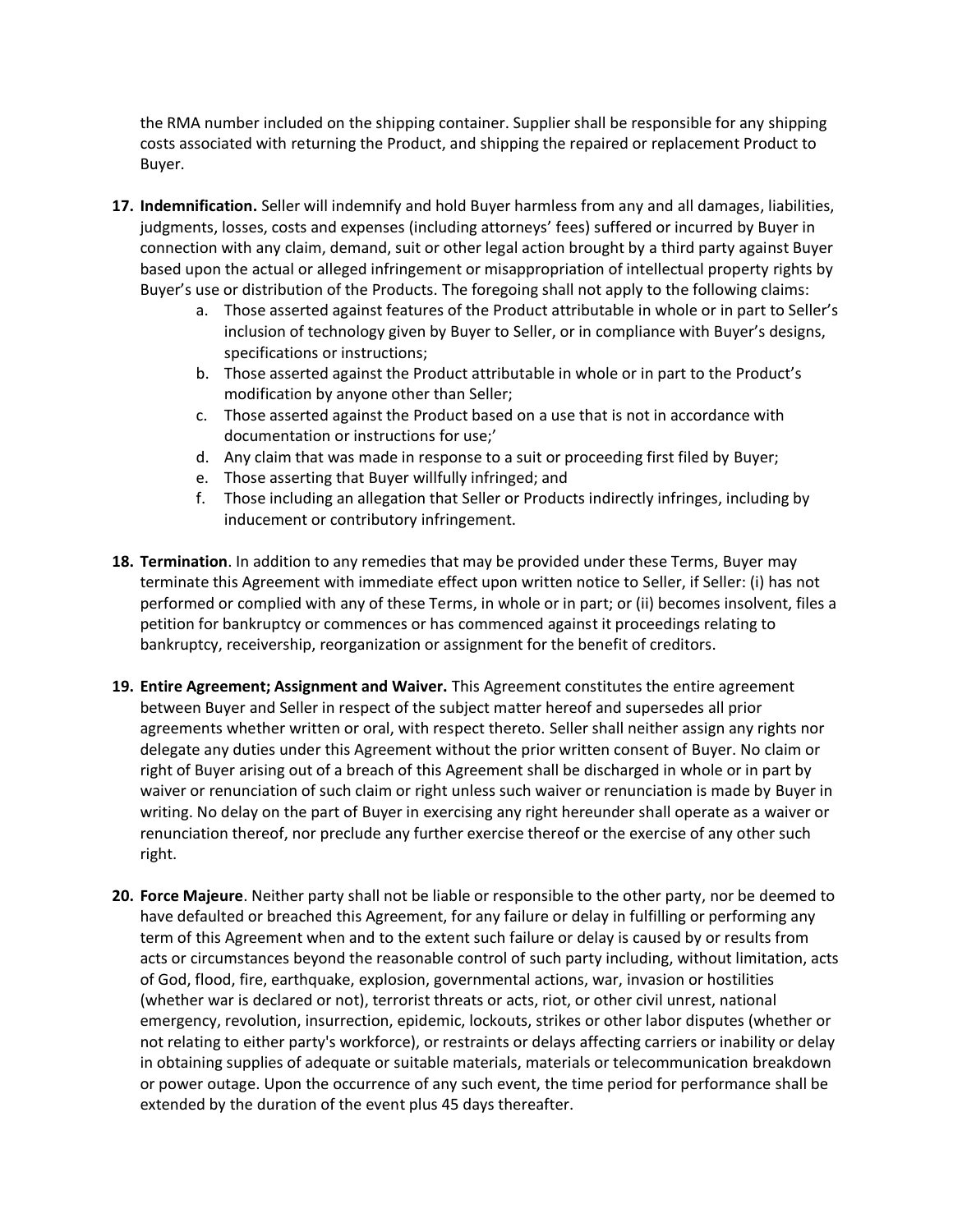- **21. No License.** The sale of the Products will not confer upon Buyer any license, express or implied, under any patents, trademarks, trade names, or other intellectual property rights owned or controlled by Seller; it being specifically understood and agreed that all the rights are reserved to Seller. Without limiting the foregoing, Buyer will not, without Seller's prior written consent, use any trademark or trade name of Seller in connection with any the Products. If software is provided by Seller in connection with the use of the Products, Buyer agrees that the software may only be used in connection with the use and operation of the Products and Buyer agrees not to directly or indirectly decompile, disassemble, reverse engineer or otherwise derive the source code for the software.
- **22. Future Trade Restrictions.** If, following the date of this Agreement, (i) there shall be imposed any import, export or other restrictions on interstate or international trade or commerce or there shall be enacted or otherwise issued any law, regulation, or order regulating or purporting to regulate any import, export or other restrictions on interstate or international trade or commerce in any way (such restrictions, laws, regulations and orders being hereinafter collectively referred to as "Trade Restrictions"), including, without limitation, any creation or increase (whether retaliatory or otherwise) of tariffs (pursuant to Section 232 of the Trade Expansion Act of 1962, as amended, or otherwise), import surcharges, antidumping or countervailing duties, fees, or any other form of charges whatsoever, or the imposition of any import or export quota or embargo, and (ii) Seller's ability to perform this Agreement is adversely affected thereby, or its underlying economic assumptions with respect to this Agreement become inaccurate in any respect, Seller shall have the option either (a) to terminate this Agreement in whole or in part by written notice to Buyer, without incurring any liability to Buyer thereby, or (b) to continue to perform all of its obligations hereunder in respect of deliveries of the Products, and in either case (except, if this Agreement is terminated in whole), Seller shall have the right to increase the price of the Products by an amount equal to the full amount of all such tariffs, surcharges, duties, fees, and other charges, and any other cost or expense, imposed on or incurred by Seller in connection with the sale of Products as a result of the imposition, enactment or issuance of any Trade Restriction; provided however, that Buyer may elect to terminate this Agreement if Buyer does not agree to such price increase.
- **23. Compliance**. Each Party shall comply with all applicable laws and regulations, statutes, treaties, administrative orders and court orders, including export laws, as well as (i) the laws and regulations of other applicable countries which prohibit export or diversion of certain technical Products to certain countries and individuals and any other applicable law, and (ii) the U.S. Foreign Corrupt Practices Act and Anti-Boycott Regulations in their respective dealings with the Products and in performing their respective obligations under this Agreement. Buyer shall not export or re-export, or request Seller to export or re-export, any Products, including all Products and/or technical data received from Seller or any direct product thereof, directly or indirectly, to any country, entity or person prohibited by the U.S. Government. Buyer acknowledges that compliance with U.S. export laws may cause delays in shipments and/or prohibit Seller from exporting certain Products to certain countries and entities for certain uses. In no event shall Seller be liable for any such delays or prohibition.
- **24. Governing Law**. This Agreement shall be governed by the laws of the State of California, without regard to the conflicts of laws principles thereof; provided, however, that if this Agreement is made for the sale or delivery to Buyer the address of which shown on the face of this document is outside the United States, the trade terms provided herein such as EXW shall have the meanings set forth in